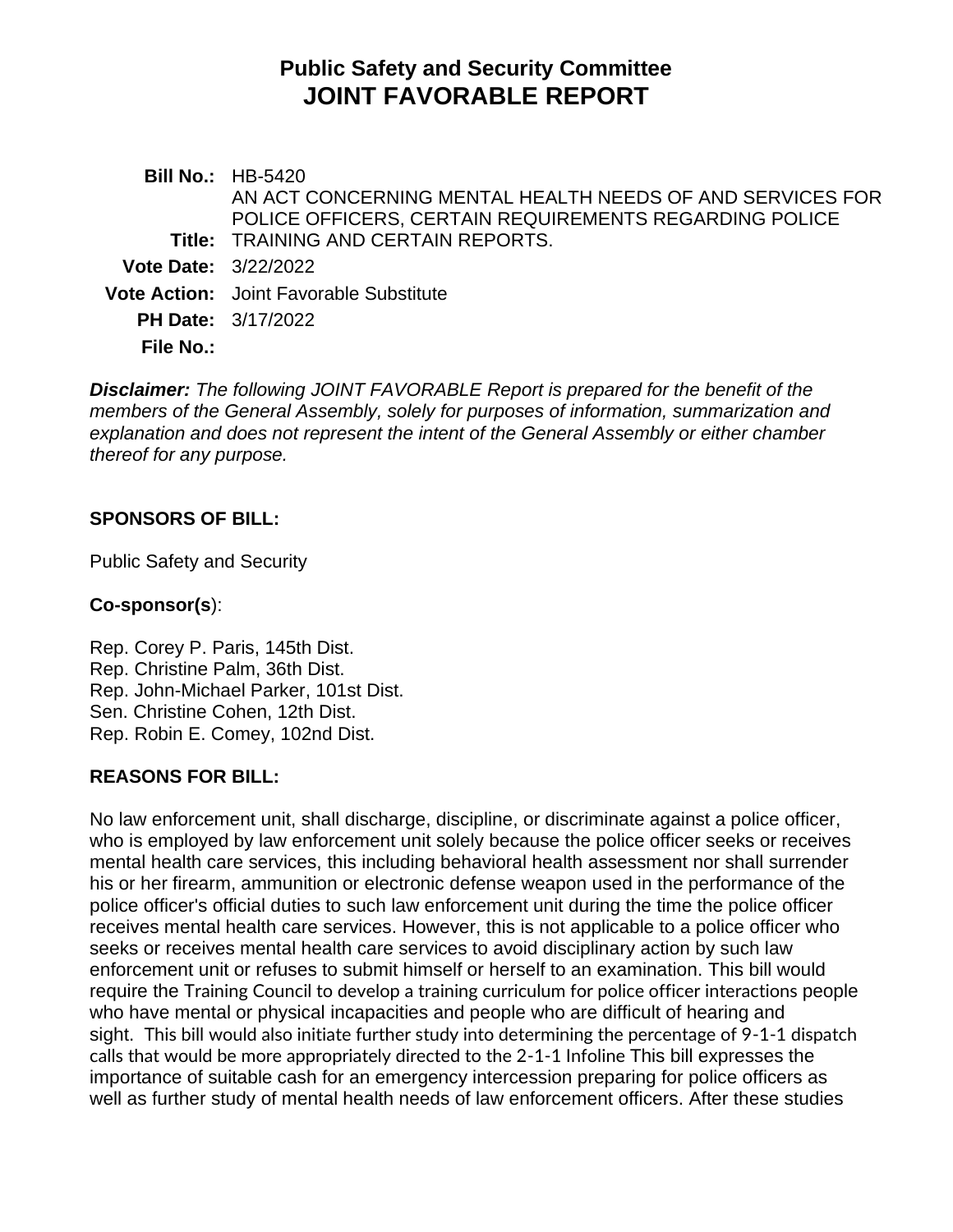Training Council and Police Officer Chambers are to appropriately identify barriers to accessing such programs, such as issues regarding confidentiality and disclosure of information regarding treatment and make recommendations to address the mental health needs of officers and encourage officers to access programs. The Department of Mental Health and Addiction Services shall then submit a report that includes an examination of the Community and Law Enforcement for Addiction Recovery project, including an analysis of whether such project has been successful and recommendations as to improvements to such project and whether should be expanded throughout the state.

## **Proposed Substitute Language**

The changes in the proposed substitute language in states that no later than July 1, 2023, the Police Officer Standards and Training Council, develop a training curriculum for police officers regarding interactions. Effective as of July 1<sup>st</sup>, 2022 the sum of one hundred thousand dollars is appropriated to the Department of Mental Health and Addiction Services from the General Fund, for the purpose of providing grants to nonprofit organizations to provide crisis intervention training for police officers. The task force shall examine the mental health needs of law enforcement officers. Not later than January 1, 2023, the Institute for Municipal and Regional Policy at The University of Connecticut, in consultation with the United Way of Connecticut, shall submit a report that shall include a study of a representative sample of 9-1- 1 dispatch call data and an analysis of the percentage of such calls that would be more appropriately directed to the 2-1-1 Infoline program. Not later than January 1, 2023, the Police Officer Standards and Training Council as well as the Department of Mental Health and Addiction Services shall submit the reports.

## **RESPONSE FROM ADMINISTRATION/AGENCY:**

## **Amy Porter, Commissioner of the Department of Aging and Disability Services (ADS)**

supports this bill. The department strongly supports Section 2 of the bill. If enacted, this section of the bill would ensure that the disability community is involved in the development of a training curriculum that increases awareness and maximizes the effectiveness of interactions between police officers and members of the disability community.

# **NATURE AND SOURCES OF SUPPORT:**

## **Brian Anderson Legislative Director for Council 4 AFSCME's Public Safety Chapter**

supports this bill. This bill broadens the protection to include officers who have had an adverse mental health assessment. It is only fair to offer protection to officers who receive a bad assessment or who voluntarily seek treatment. Policing is a high stress field. They support section 4 which sets up a law enforcement officer mental health task force. There are some additional protections that they would like to see in state law, such as a rebuttable presumption for workers compensation behavioral health coverage for police officers.

**Connecticut State Senate Christine Cohen** supports this bill. As well as in support she also urges the committee to consider such funding which would further the collaboration between Connecticut law enforcement officers with mental health professionals and continue to support and advance the good work officers do to assist those experiencing a mental health crisis every day**.**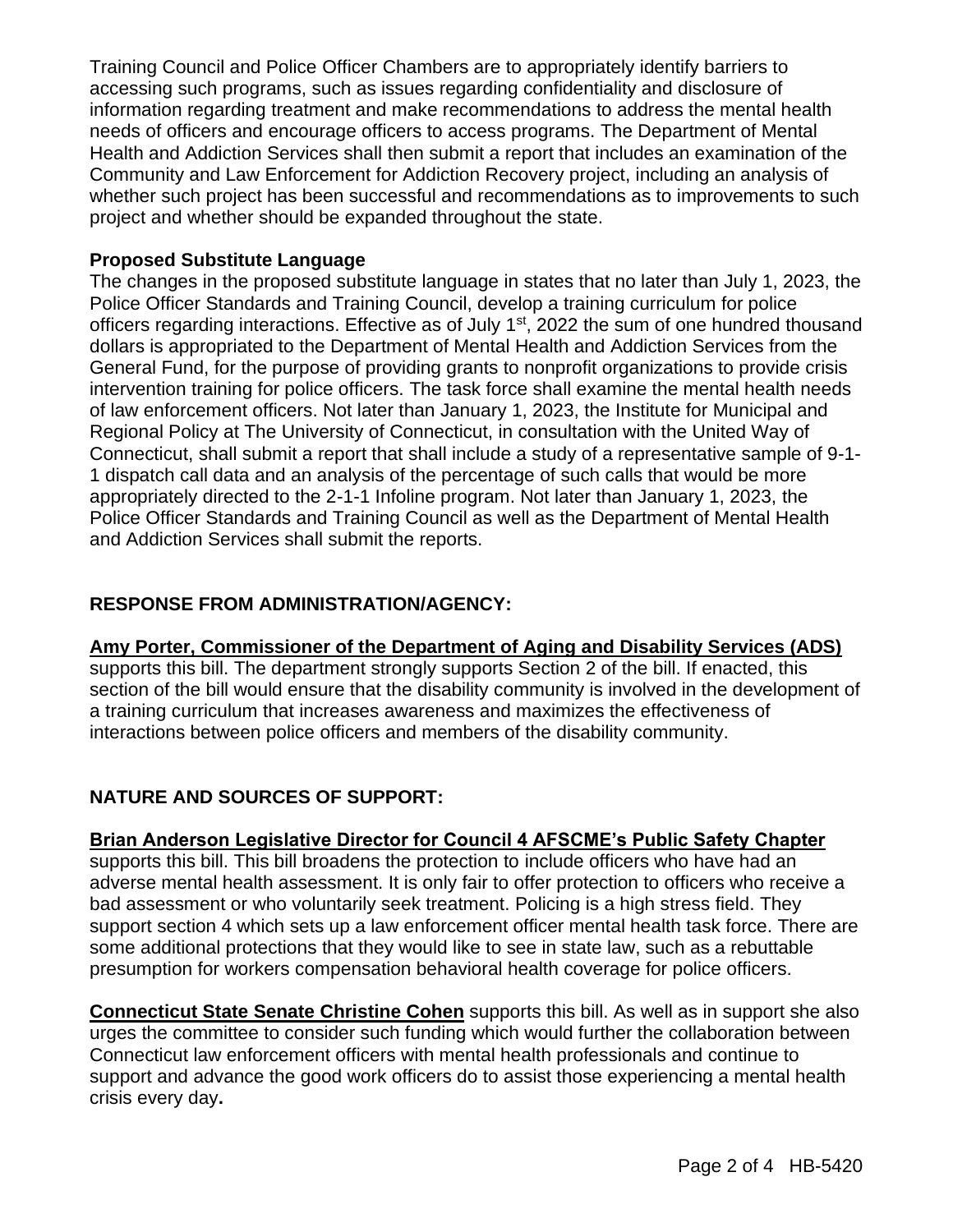**Kathleen Flaherty, ESQ. Executive Director, CT Legal Rights Projects, INC** supports this bill. This bill would appropriately recognize that there are consequences for failure to participate in the behavioral health assessments or for seeking care only to avoid discipline. She encourages all the members of the committee to support the exploration of true alternatives to crisis response. Alternatives that do not rely on law enforcement, but instead are community based and community led and do not depend on the legal authority to coerce someone into "care."

**Ed Hawthorne, President of Connecticut AFL-CIO** supports this bill. He states that H.B 5240 provides some job protection to police officers who seek behavioral health treatment and broadens the protection to include officers who have an adverse behavioral health assessment. However, section 4 establishes a law enforcement officer mental health task force. They respectfully request that this language be amended to include a seat on the commission for an elected member of the Council 4 AFSCME's Public Safety Chapter. They also ask that it be amended to include a licensed mental health practitioner specializing in treating law enforcement officers.

## **Mike Muszynski, State and Federal Relations Manager of The Connecticut Conference**

**of Municipalities** supports this bill. CCM supports efforts that will streamline and improve police officer training. In particular, if greater efforts are focused on virtual training opportunities this may assist local departments reduce overtime and travel costs associated with sending officers to complete mandated training at remote facilities.

## **Louise Pyers, Founder of the CT Alliance to Benefit Law Enforcement (CABLE)**

supports this bill. CABLE strongly supports the changes to subsection (a) of section 7-291d of the general statutes regarding removing possible penalties for any police officer who is referred to mental health services as a result of a behavioral health assessment. Officers should be free to actively participate in such services and encouraged to do so without fear of penalty.

**The Commission on Women, Children, Seniors, Equity and Opportunity** supports this bill. The Commission supports section 2, 4 and 5. The provisions in both Section 2 and 4 of this legislation speak to improving relations from an asset-based approach of better understanding others' health and our own. Officers will learn how to navigate interactions with people who have mental of physical disabilities, establishing a better interpersonal relationship between them and community. While officers take on bigger workloads, Section 5 of this bill will help alleviate 911 calls that are made but are not emergency situations.

**Mark Barillaro, Sandra Baseggio, Laura Berkowitz, Christine Blumberg, Susan Cayer, Annette Cohen, Ellen Creane, Jennifer D'Amato, Marc Degregorio, Therese DeMatteo, Margot DiLieto, Kristine DiMartino, Elizabeth Dock Early, Suzanne Frisch, Kathleen Gambardella, Bonnie Garmisa, Lisa Labadia, Amy Lee, Kate Lee, Jill Lesae, Pat Lore, Susan Lustig, Lauretta Lyons, Sonjia Murray, Denise Pale, Julie Schlessel, Divina Schmitt, Eric Tibere, Marjee Daniels Wolfgang residents of Guilford CT, Madison CT, Clinton CT, Branford CT, Branford CT, Shelton CT, Durham CT, and Killingworth CT** all support this bill. As awareness among mental health needs grows, so should access to this care for police officers whose occupation may directly expose them to trauma and increased